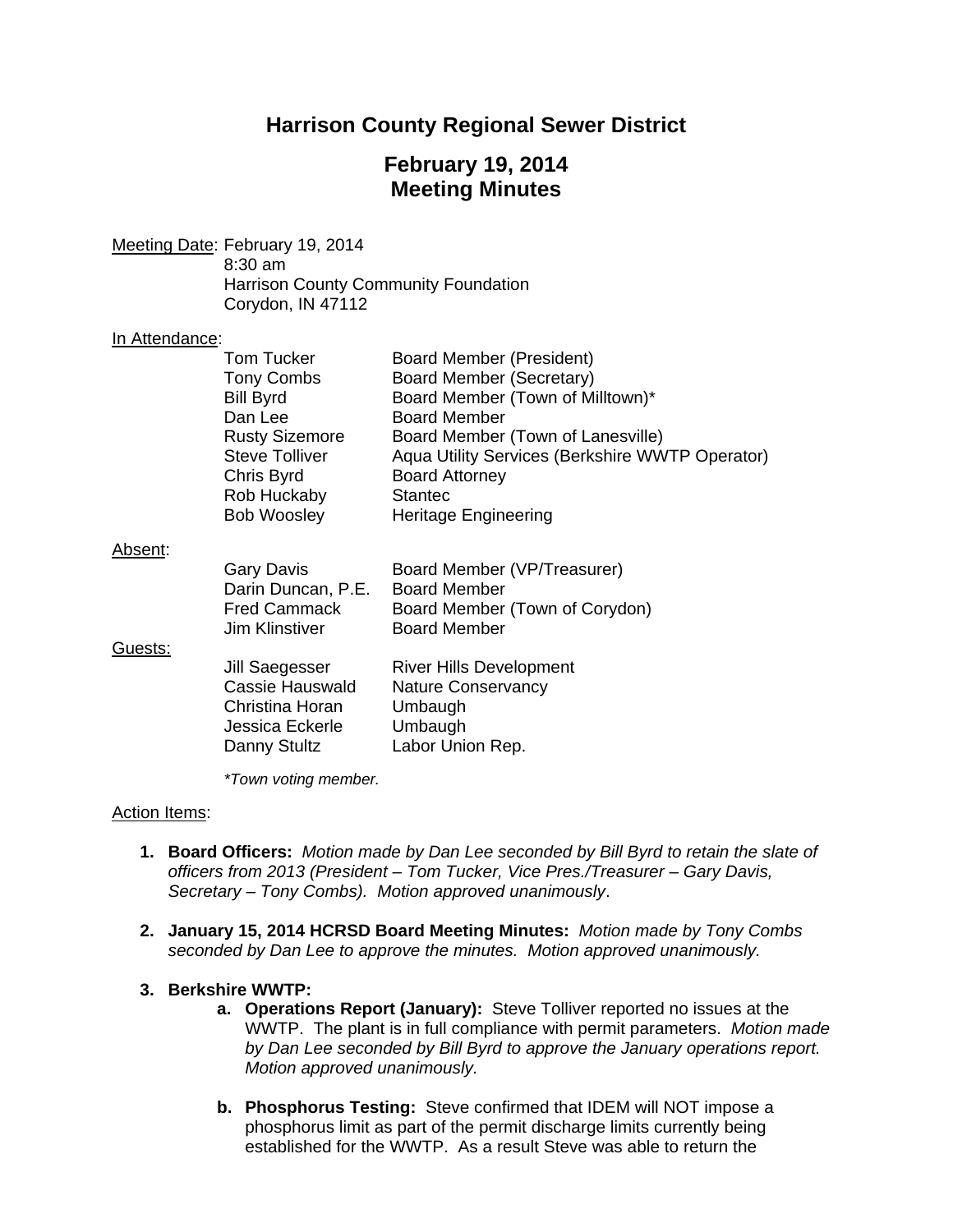HCRSD Mtg Minutes Feb. 19, 2014 Page 2 of 5

> equipment with no charge to the District. Steve is currently working with the Chemical Supplier to determine if they will impose a 25% restocking fee for the return of the chemicals.Rusty suggested that Steve contact Edwardsville Water as they may be willing to purchase the chemical from him thus saving the District any cost associated with this item. Steve will check into this and report back to the Board.

# **4. New Salisbury Project Update:**

- **a. Pay Requests:** There were no Contractor Pay Requests this month.
- **b.** Bob Woosley provided a brief update on the construction progress made to date. The following items are underway:

## **Sewer Installation (Dan Cristiani):**

- All gravity and force main sewer installation is complete.
- Remaining work to complete:
	- 1. Child Craft lift station. Transformer needs to be set, fencing installed and site grading complete. Transformer is scheduled to be installed this week by electric company.

## **WWTP Improvements (Mitchel & Stark):**

- All work substantially complete per original contract.
- New pumps have been installed.
- Currently working on Change Order No. 1 items.

## **Change Orders:**

- **WWTP (Mitchell & Stark) – Change Order No. 2 (\$5,310.00):** This Change Order would allow for the installation of a new Viper System (telemetry) at the WWTP. This system would replace the existing system with a model that is the same as those being installed at each lift station. All units would then be compatible and operate more effectively. This change order also includes addition concrete pad work at the control building and includes a credit for the elimination of a portion of fencing. *A motion was made by Tony Combs seconded by Bill Byrd to approve Change Order No. 2 and forward to EDA for formal acceptance and approval. Motion approved unanimously.* Jill Saegesser will make the formal submittal to EDA for approval.

# **Substantial Completion Field Review:**

- Bob Woosley reported that a substantial completion field review will be held in the next couple weeks assuming the weather cooperates. He will make everyone aware as to when this will occur. Anyone interested is welcome to attend.
- **c. Signage:** Steve Tolliver reported that emergency contact information signage has been installed at all locations with the exception of the Child Craft Lift Station. The sign for Child Craft will be installed as soon as the fence installation is complete.
- **d. EDA Close Out Documents:** Jill Saegesser made the Board aware that EDA has sent the Close Out Documents for the Project. She will follow up with Heritage (Bob Woosley) to begin the process of preparing all close out documents. She reminded the Board that Child Craft and Schmidt both are required to disconnect their systems and tie to the new sewer lines before EDA will release final funds and close out the project. Bob Woosley will follow up with both parties immediately to advise them of their requirement to immediately connect. Note: Child Craft and Schmidt are both under agreed orders with IDEM that they must connect immediately. In addition, they both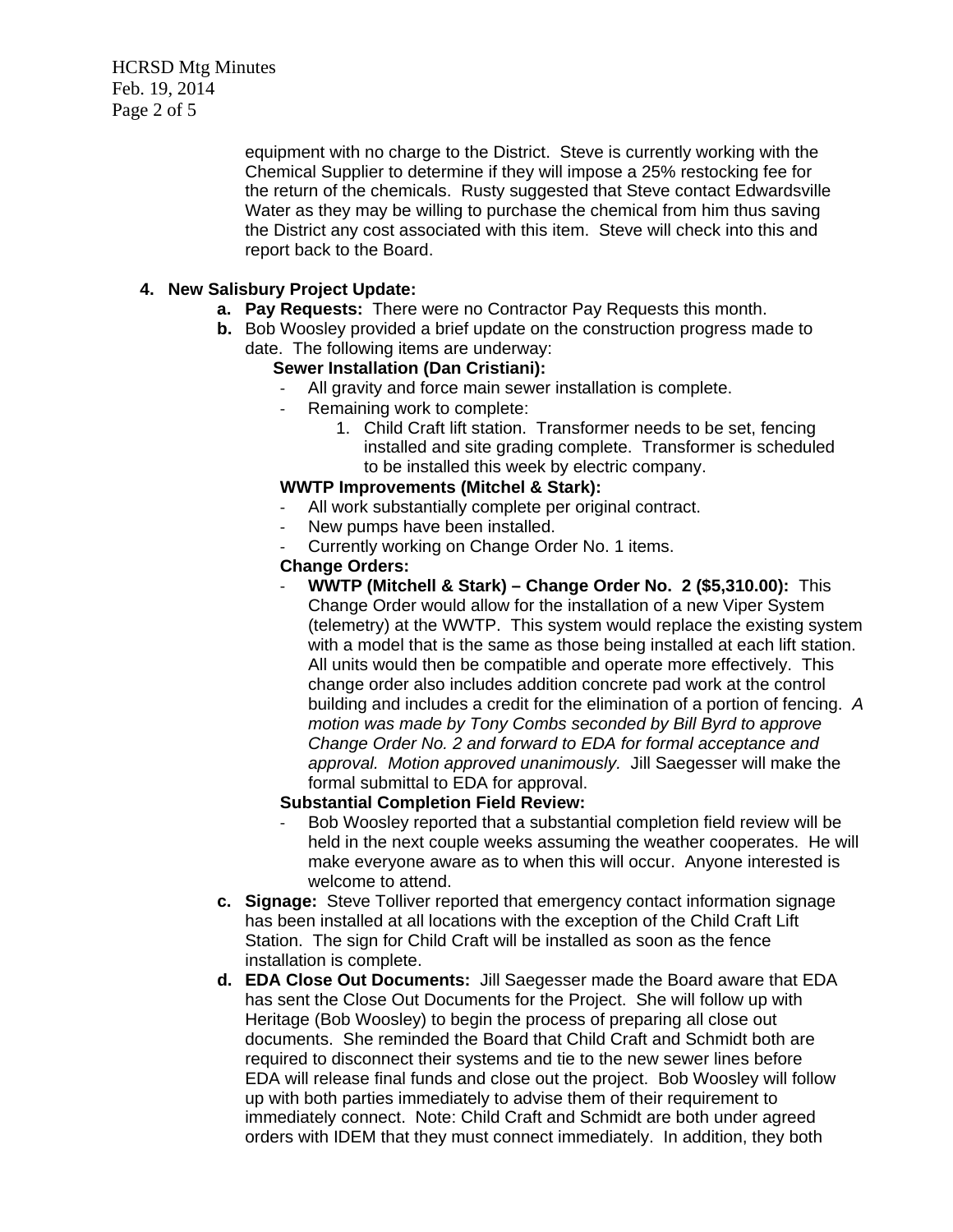HCRSD Mtg Minutes Feb. 19, 2014 Page 3 of 5

> signed paperwork stating they would connect immediately upon sewers being made available.

- **5. Stormwater Demonstration Project:**Rob Huckaby provided an update to the plans for the work to be performed at the South Central School Campus. Rob is still awaiting follow up from the school as to what time of the year the school will allow the project to be installed.
- **6. MS4:**Rob Huckaby made the Board aware that the County was recently notified by IDEM that the County will now be considered an MS4. With this designation comes with it many reporting requirements. The County applied for an exemption in 2003 and was allowed NOT to be designated as an MS4. The County may choose to request this exemption once again. It was discussed that the District may want to approach the County again and open discussions regarding the District assuming oversight of stormwater. This item will be discussed further at the next Board meeting.

## **7. Lanesville Interchange Sewer Project:**

**a. Sub-committee Meeting:** Bob Woosley presented preliminary plans for extending service to Areva. Bob recommended the Board consider allowing this work to be bid as an alternate bid item with the current plans for providing service to the Interchange. This will allow the District to obtain hard quotes to determine if funds are available in the current funding allocation. This item will be discussed in greater detail at the Board's March meeting.

#### **b. Town Update:**

- **i.** Rusty informed the Board that the Town is down to dealing with two (2) property owners for easements. He said they do not expect any issues in securing the easements.
- **ii.** Bob Woosley informed the Board that the Town's engineer is wrapping up their final design plans with the anticipation of submitting to IDEM within the next two weeks. The Town's engineer provided information to Heritage on Friday (Feb.  $14<sup>th</sup>$ ) that will now allow Heritage to finalize pump design and selection for the District's proposed lift station. Heritage will now finalize the District's plans and submit to IDEM.
- **c. Delilah Allen:** Ms. Allen granted an easement to the District for the District's proposed lift station. She has asked that the District provide a letter stating that she donated the easement and would be allowed to connect her property to this station in the future should she desire to do so. *A motion was made by Tony Combs seconded by Dan Lee to allow Tom Tucker to sign a letter stating such. Motion approved unanimously.* Bob Woosley will email the letter to Tom for signature.
- **d. Geotechnical Exploration:** Bob Woosley reported that the Town is currently performing rock sounding work via the use of GEM Engineering (a licensed geotechnical firm). The Town has offered to allow us to piggy back on their contract and utilize GEM while they are on site to perform rock soundings for the District's portion of the project. Utilizing them while they are on site will save the District the expense of paying additional mobilization fees and charges. The daily rate charged is approximately \$1,500. Providing rock sounding information at the location of the proposed lift station and bore and jack location should aid Contractor's during bidding and result in more competitive, cost effective construction bids being secured. *A motion was made by Bill Byrd seconded by Tony Combs to allow the use of GEM Engineering to perform rock soundings. Motion approved unanimously*.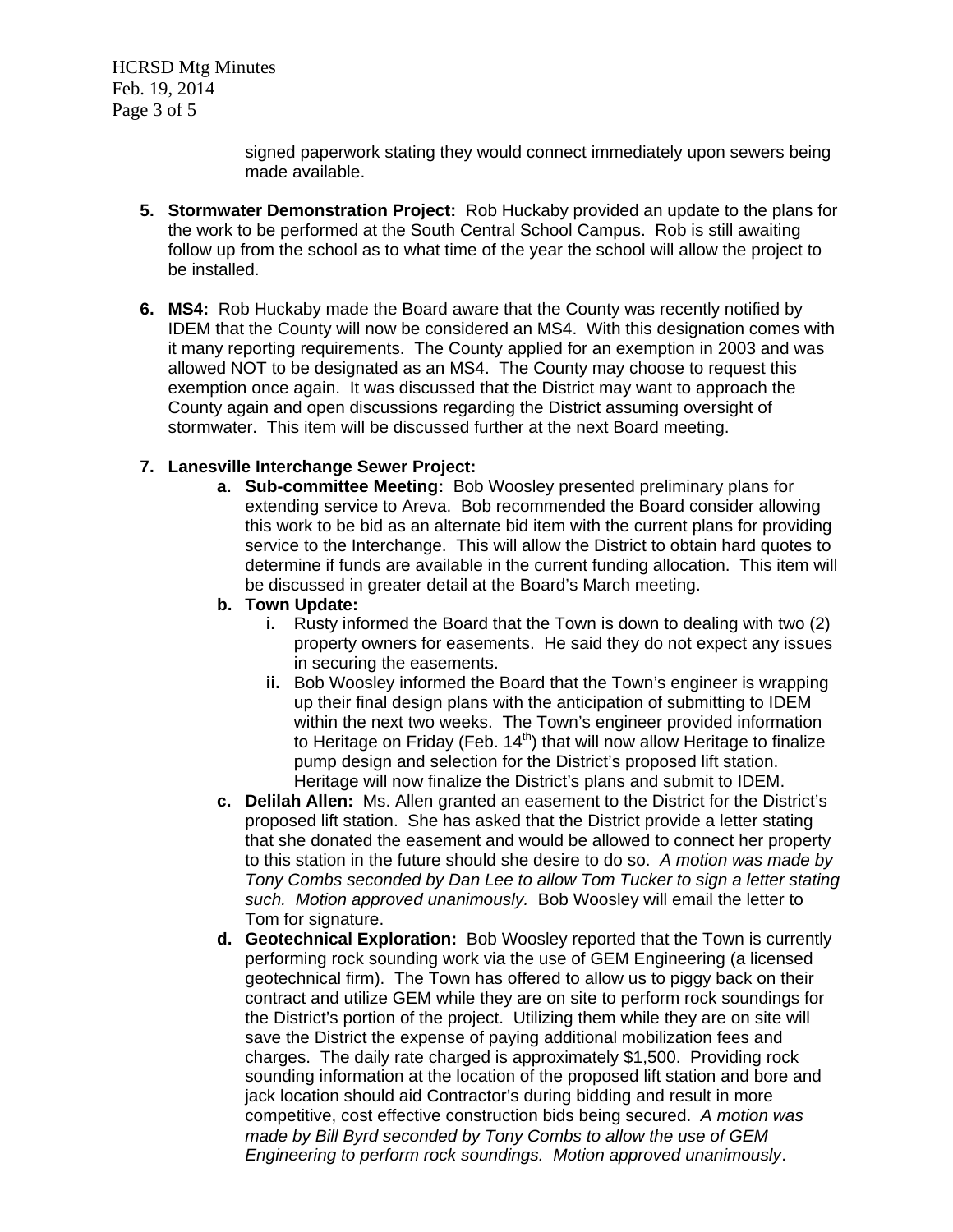HCRSD Mtg Minutes Feb. 19, 2014 Page 4 of 5

# **8. Treasurers Report:**

- **a.** SSK is currently two (2) months behind on payments (January & February).
- **b.** *A motion was made by Tony Combs seconded by Bill Byrd to approve the January Treasurer's Report. Motion approved unanimously.*
- **c.** *A motion was made by Tony Combs seconded by Dan Lee to approve the following claims. Motion passed unanimously. EDA Funds:*
	- **i.** Heritage Engineering Construction Admin Services \$6,012.02

## *District Checking Account:*

| <b>ii.</b> Harrison REMC - WWTP Electric Service           | \$1,522.26 |
|------------------------------------------------------------|------------|
| iii. Aqua Utility Services - Feb. WWTP Operation           | \$2,424.61 |
| iv. Aqua Utility Services - Dec. maintenance & sludge haul | \$618.45   |
| v. Aqua Utility Services - Jan. materials & sludge haul    | \$1,411.04 |
| vi. Town of Corydon $-$ Jan. sewer bills/grease trap insp. | \$3,502.16 |
| vii. IRSDA annual dues for 2014                            | \$50.00    |
| viii. IDEM annual permit base & flow fees for 2014         | \$700.00   |
|                                                            |            |

**d.** *A motion was made by Bill Byrd seconded by Dan Lee to approve the following invoice payments. Motion approved unanimously.*

| <b>i.</b> Heritage Engineering – HCRSD Support (Jan.)     | \$1,843.10 |
|-----------------------------------------------------------|------------|
| <b>ii.</b> Heritage Engineering – Projects Support (Jan.) | \$1,018.00 |

## **9. New Salisbury Rate Study:**

- **a. Proposed Rates:** Christina Horan presented the rate study her company completed. The proposed rates were discussed. After much discussion the following motion was made: *A motion was made by Bill Byrd seconded by Tony Combs to have the Board Attorney draft an ordinance establishing rates, fees, and charges based on Umbaugh's rate recommendations for 17 customers. Motion approved unanimously.* Chris Byrd will draft this ordinance for presentation at the March  $19<sup>th</sup>$  Board meeting. It is anticipated the public hearing will be held near the first of April.
- **10. District Plan:** Bob Woosley advised the Board that IDEM has requested that all District's submit an updated District Plan by March 2, 2014. The updated plan is meant to provide an overall update to the State on District activities that have occurred over the past several years. Bob will work with Tom to finalize and submit this update by the stated deadline.

#### Next Meeting:

Regular Board Meeting: **Wed. March 19, 2014 at 8:30 am** @ Harrison County Community Foundation Building.

Minutes prepared by: Heritage Engineering